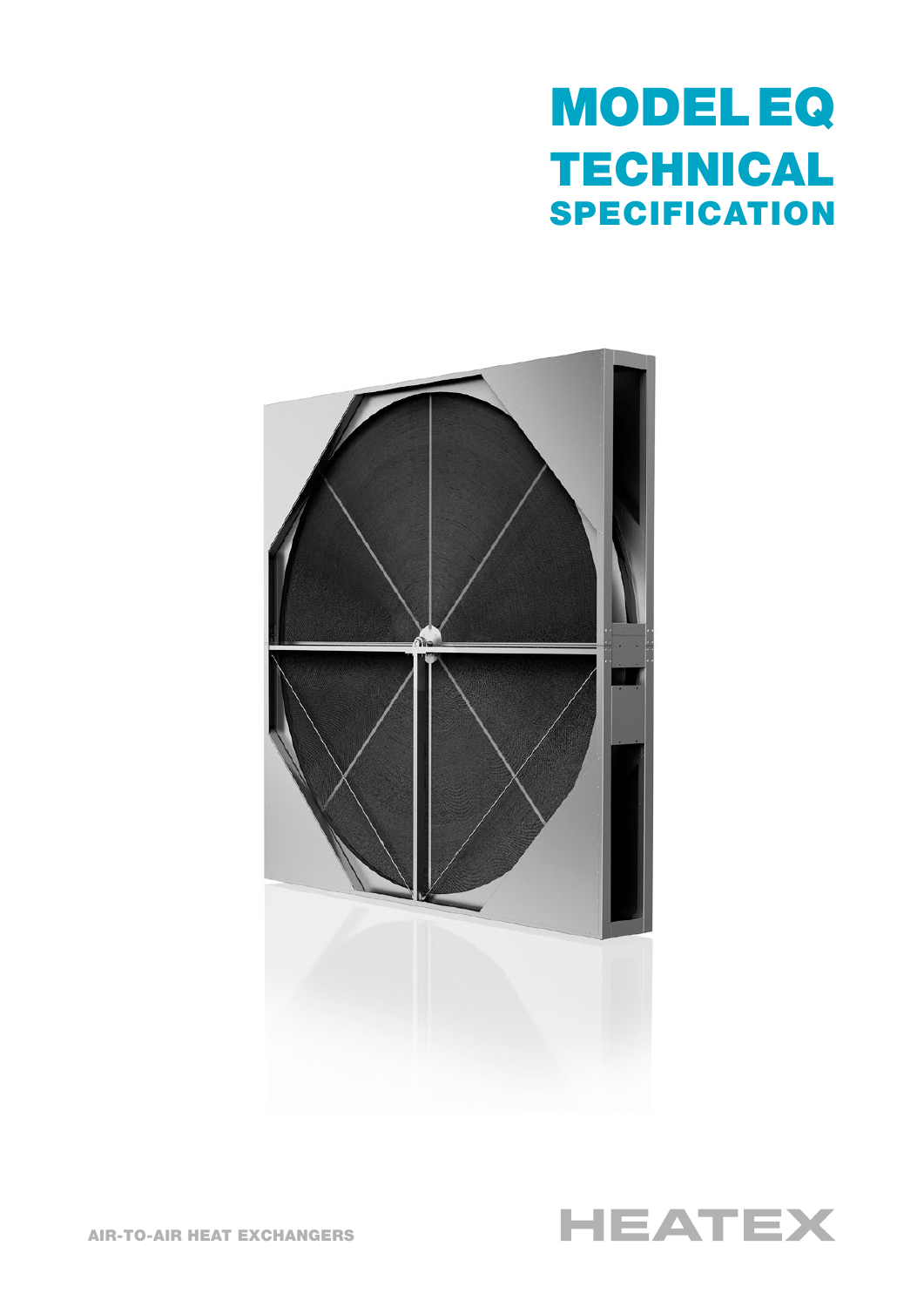# ADDRESS AND CONTACT DATA

Heatex AB Hyllie Boulevard 34 S-215 32 MALMÖ Sweden Telephone: +46 410 710 500 info@heatex.com www.heatex.com

# DISCLAIMER

Information in this document (including URL references and information from other external sources referred herein) is subject to change without notice. Owing to continued product development, Heatex reserves the right to introduce alterations in both design and prices without prior notice.

THIS DOCUMENT IS PROVIDED "AS IS" WITH NO EXPRESSED OR IMPLIED WARRANTIES WHATSOEVER, INCLUDING ANY WARRANTY OF MERCHANTABILITY, NON-INFRINGEMENT, FITNESS FOR ANY PARTICULAR PURPOSE, OR OTHERWISE ANY WARRANTY ARISING OUT OF ANY PROPOSAL, SPECIFICATION OR SAMPLE. ALL LIABILITY, INCLUDING LIABILITY FOR INFRINGEMENT OF ANY PROPRIETARY RIGHTS, RELATING TO USE OF INFORMATION CONTAINED OR REFERENCED IN THIS DOCUMENT IS HEREBY EXPRESSLY DISCLAIMED.

# COPYRIGHT NOTICE

All information and content included (whether directly or by reference) in this document, such as text, graphics and images, is the property of Heatex AB, its subsidiaries, affiliates, licensors and/or joint venture partners. All rights are reserved.

No licenses, express, implied or otherwise to any intellectual property rights in this document are granted by Heatex AB.

This disclaimer and copyright notice is subject to and governed by Swedish law.

Copyright © 2022

Heatex AB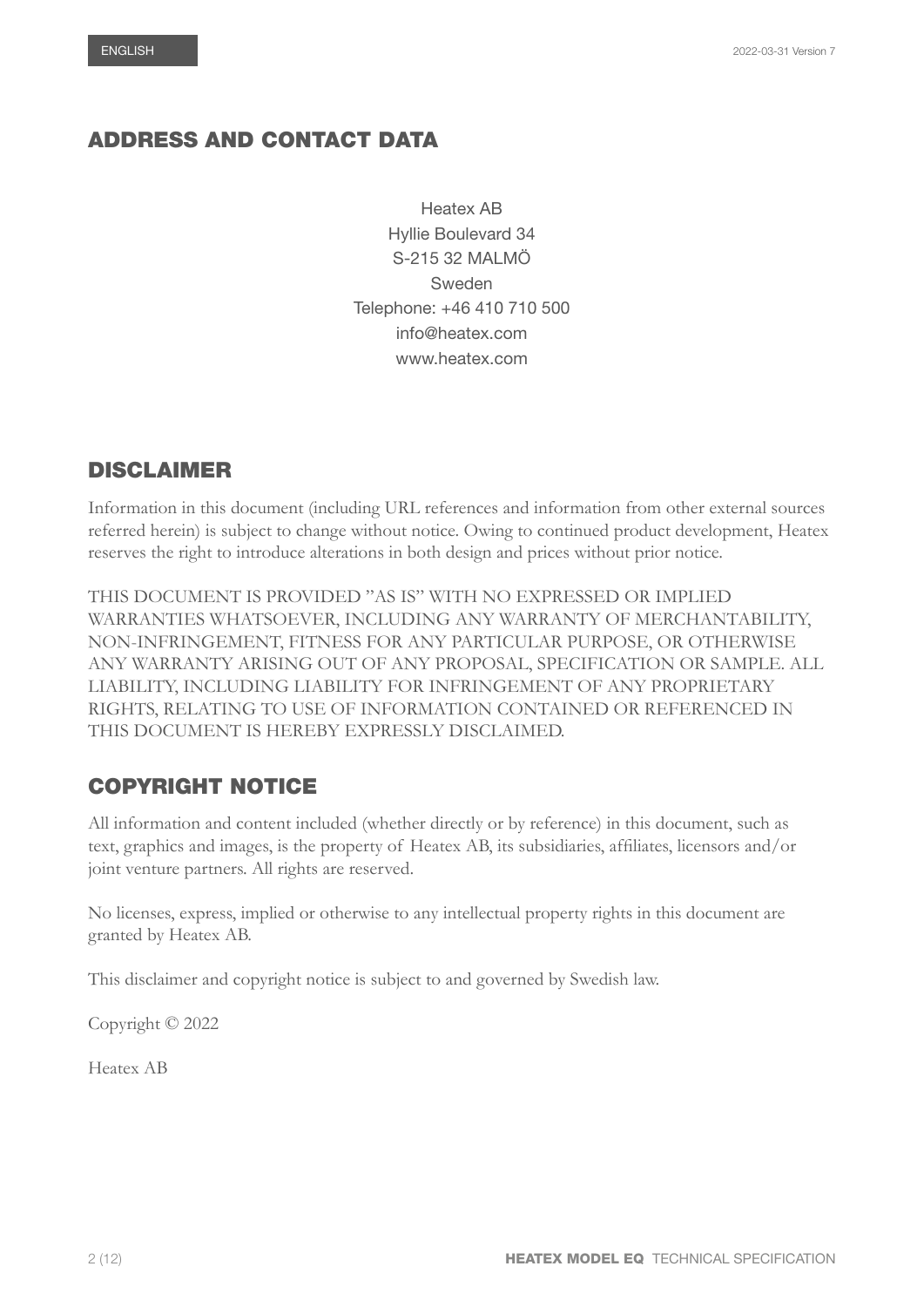# CONTENT

| 1. GENERAL INFORMATION              | 4               |
|-------------------------------------|-----------------|
| 2. AHU DESIGN REQUIREMENTS          | $\overline{4}$  |
| 3. WHEEL                            | $\overline{7}$  |
| 3.1. Matrix Material                | $\overline{7}$  |
| 3.3. Well Heights                   | $\overline{7}$  |
| 3.4. Wheel Construction             | 8               |
| 3.4.1. Bearing Units                | 8               |
| 3.5.2. Alignment and Adjustment     | 8               |
| 4. CASING AND CASING COMPONENTS     | 8               |
| 4.1. Casing Types                   | 8               |
| 4.1.1. Standard Casing              | 8               |
| 4.1.2. Covered Casing               | 9               |
| 4.2. Sealing System                 | $9\,$           |
| 4.3. Purge Sector                   | 9               |
| 4.4. Drive Units                    | $\overline{9}$  |
| 4.4.1. Constant Drive               | 10              |
| 4.5. Belts                          | 11              |
| 4.5.1. Powerbelt                    | 11              |
| 5. TECHNICAL INFORMATION            | 11              |
| 5.1. Application Limits             | 11              |
| 5.1.1. Recommended Air Temperatures | 11              |
| 5.1.2. Recommended Pressure Drop    | 12              |
| 5.1.3. Freezing                     | 12              |
| 5.1.3.1. FREEZING PROCESS           | 12              |
| 5.1.3.2. PREVENTIVE MEASURE         | 12              |
| 5.2. Noise                          | 12              |
| 6. SUPPORT                          | 12 <sup>2</sup> |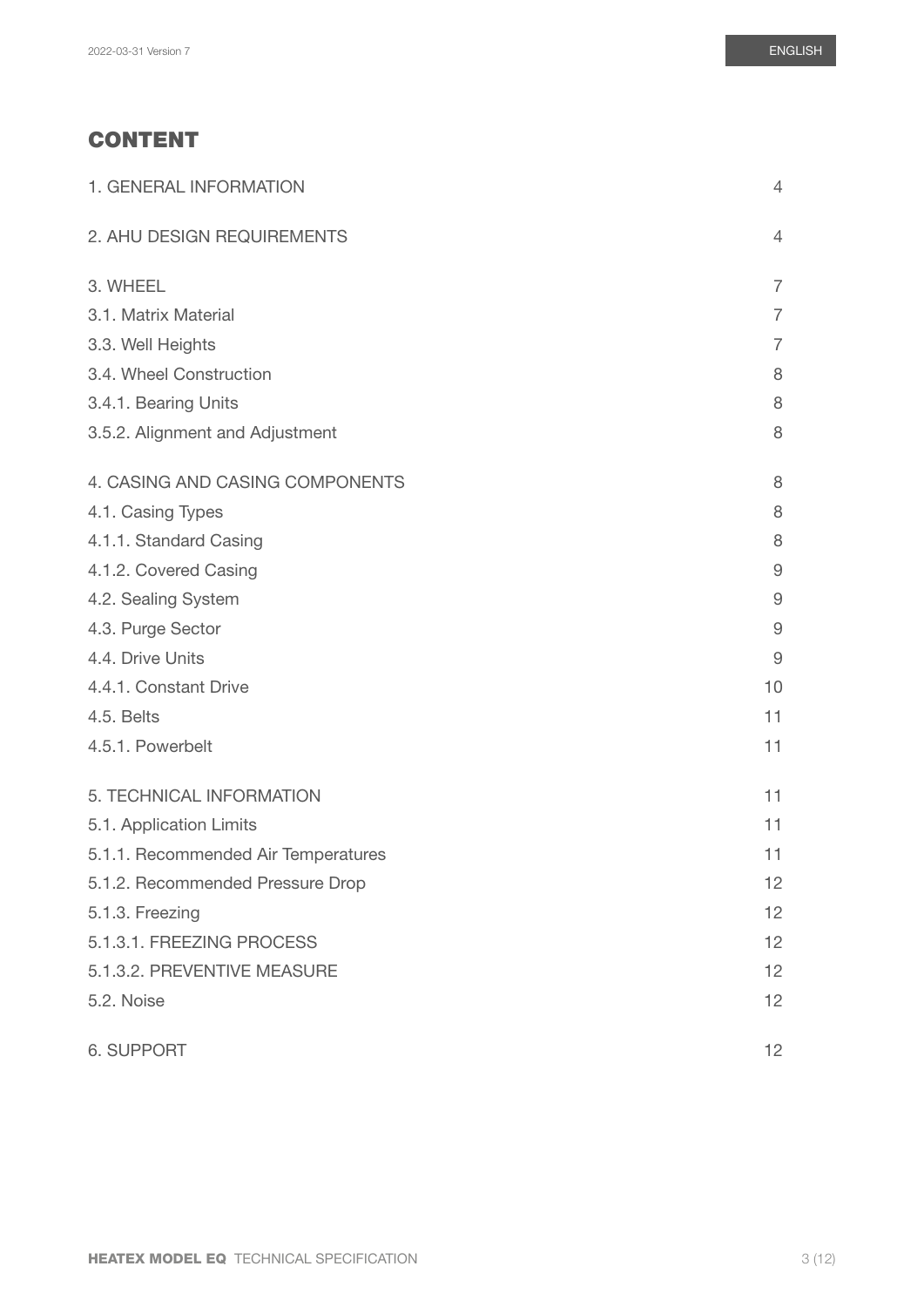# <span id="page-3-0"></span>1. GENERAL INFORMATION

The Heatex Model EQ is a segmented rotary airto-air heat exchanger. It consists of a segmented rotor made of aluminum, a sheet metal casing and a drive unit. As the wheel rotates slowly, the heat from the exhaust air is picked up by the aluminum in the matrix and trans- ferred to the cool supply air.

Rotary heat exchangers are often the preferred choice thanks to the low freezing risk as the wheels by defini- tion defrost themselves, their small footprint and the high sensible efficiency that they provide. All Heatex heat exchangers are made to fit the specific air handling unit. There is a wide variety of options to suit various performance requirements. Rotary heat exchangers can be equipped with a purge sector in order to minimize the cross contamination of fresh air with exhaust air.

The Model EQ can be used and operated only in verti- cal position. For further information about Model EQ we refer to the Installation and Maintenance Manual.

# 2. AHU DESIGN REQUIREMENTS

The air handling unit or installation area where the heat exchanger is to be installed needs to meet the following requirements:

- The floor must be able carry at least the weight of the heat exchanger (up to 1400 kg (3086 lb)), plus the weight of the lifting equipment (eg a fork lift or other lifting machinery).
- If there is a risk for condensation, the floor must withstand water and or a special trough should be ordered as an option. This trough will be mounted below the wheel, inside the casing, to collect the condensate.
- There must be an electrical outlet of either (single-phase) 230V, or (three-phase) 230V/400V, depending on what type of drive the heat exchanger is ordered with. A heat exchanger with a con- trol unit requires always a single phase 230V outlet for the control unit.
- Make sure that the main power supply outlet has a lockable switch, so that the power can be switched off securely. This is to enable a safe maintenance work environment.
- The Model EQ heat exchanger can be assembled before or after it is lifted into place. If it is assembled first and then lifted into place, there must be enough room for a lifting device to lift the assembled heat exchanger into place.

• The bearings of the Model EQ heat exchanger must always be easily accessible (above and below the L-shaped beam), if future adjustments should be required. (H:200 mm (7.87") W:200 mm (7.87"))



Figure 1. Adjustment bearings.

• After the Model EQ heat exchanger is built into the AHU, the gable where the motor is fitted must be accessible to secure access for maintenance.



Figure 2. Model EQ gables.

- Warranty terms are only valid as long as original parts are used, the rotor is secured to the AHU according to the instructions below (see next pages) and the instructions in the installation manual have been followed.
- Model EQ must be secured to the AHU in order to function properly. The unit surrounding the heat exchanger must withstand the force loads according to picture and chart below.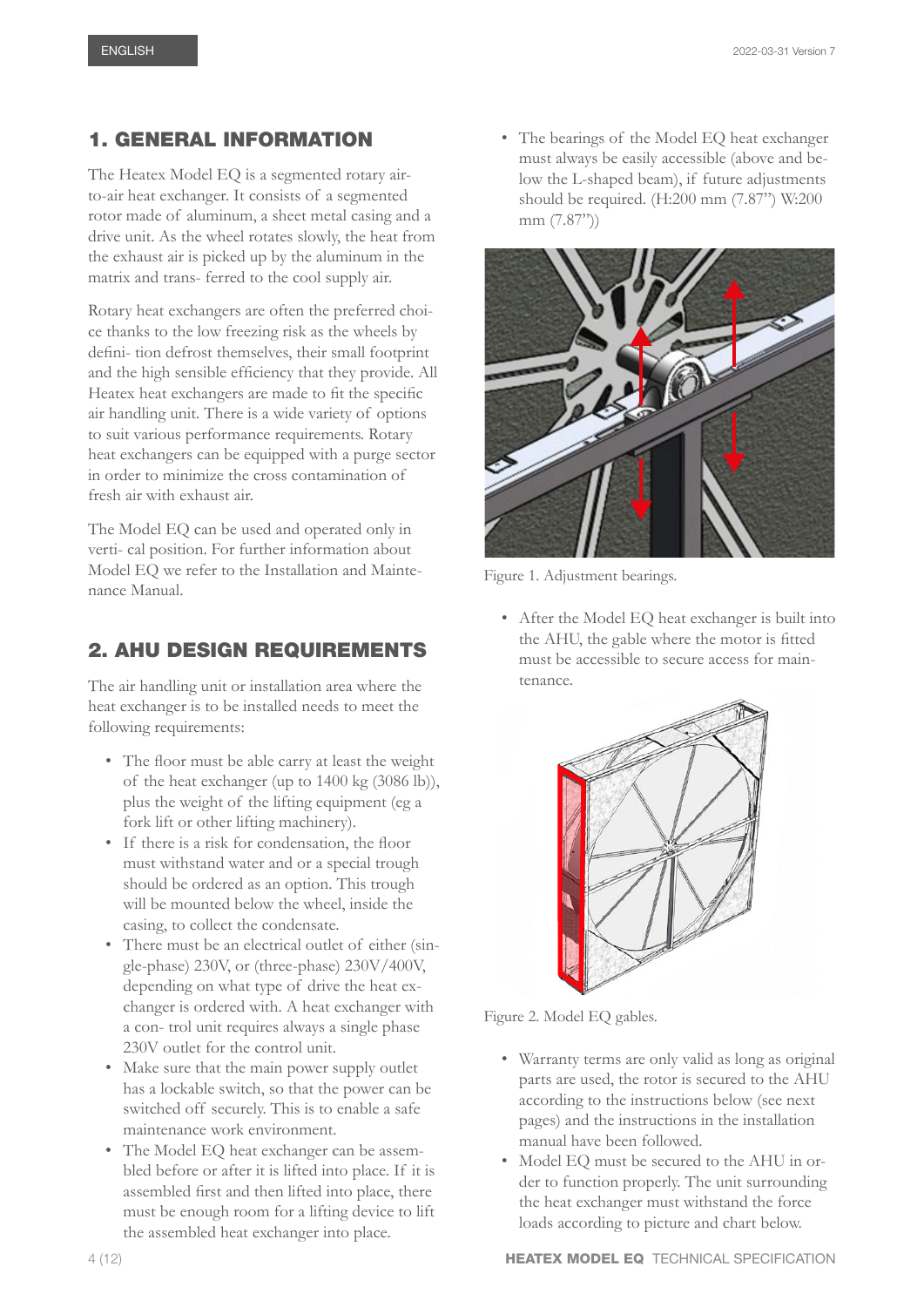

Figure 3. Model EQ force schedule.



| <b>Force</b>   | <b>Direction of force</b>                            | Ø 1600-2200 mm<br>$(Ø 62.99-86.61")$ | Ø 2201-3000 mm<br>$(Ø86.65-118.11")$ | Ø 3001-3800 mm<br>(Ø 118.15-149.61") |
|----------------|------------------------------------------------------|--------------------------------------|--------------------------------------|--------------------------------------|
|                | Against the airflow                                  | $0.7$ kN                             | $1.2$ kN                             | $1.9$ kN                             |
| $\overline{2}$ | Against the airflow                                  | $0.7$ kN                             | $1.2$ kN                             | $1.9$ kN                             |
| 3              | Horizontally out from the rotor<br>(from both sides) | 20 kN                                | 20 kN                                | 20 kN                                |
| $\overline{4}$ | Vertically up/ down                                  | $10.5$ kN                            | 22.5 kN                              | 36 kN                                |
| 5              | Vertically up/down                                   | 0.75 kN                              | $1.5$ kN                             | 6 kN                                 |

Table 1. Direction of forces.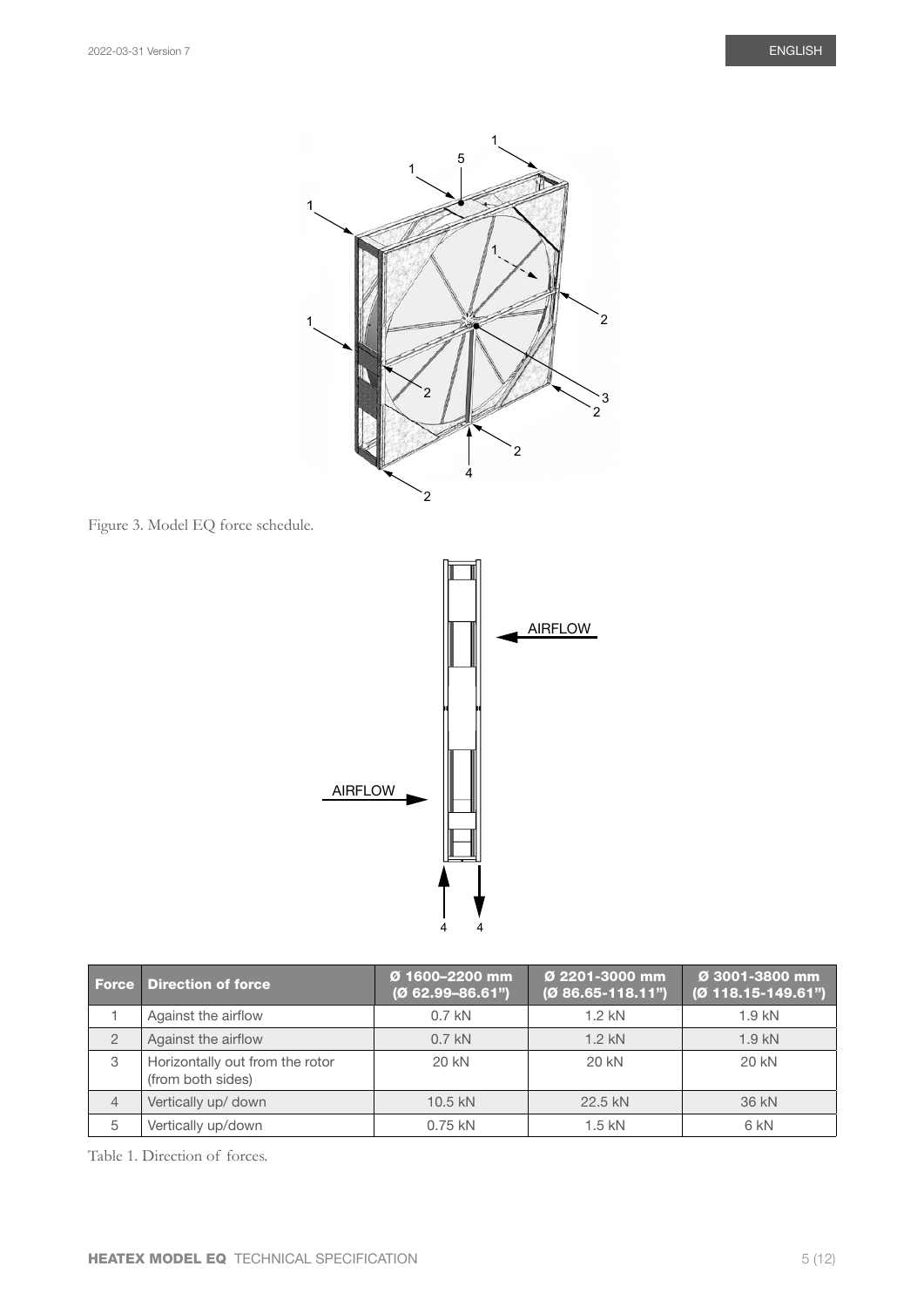In the picture below we show the areas (colored yellow) which must be secured to the air handling unit. The size of the areas are indicated. The heat exchanger should be fastened in the final product with screws or similar. Please notice point 4 in table 1 as it require extra attention due to large force from rotor.

Place the rotor on a horizontal surface since an uneven surface can warp the rotor and affect the factory adjustments.

When using a casing with vertical plane of intersection/side by side flow, special attention needs to be taken to the structure on the AHU side where the beam is fastened. This is due to that large part of the force 4 in figure 3 needs to be supported by the AHU side structure.



Figure 4. Model EQ fastening points.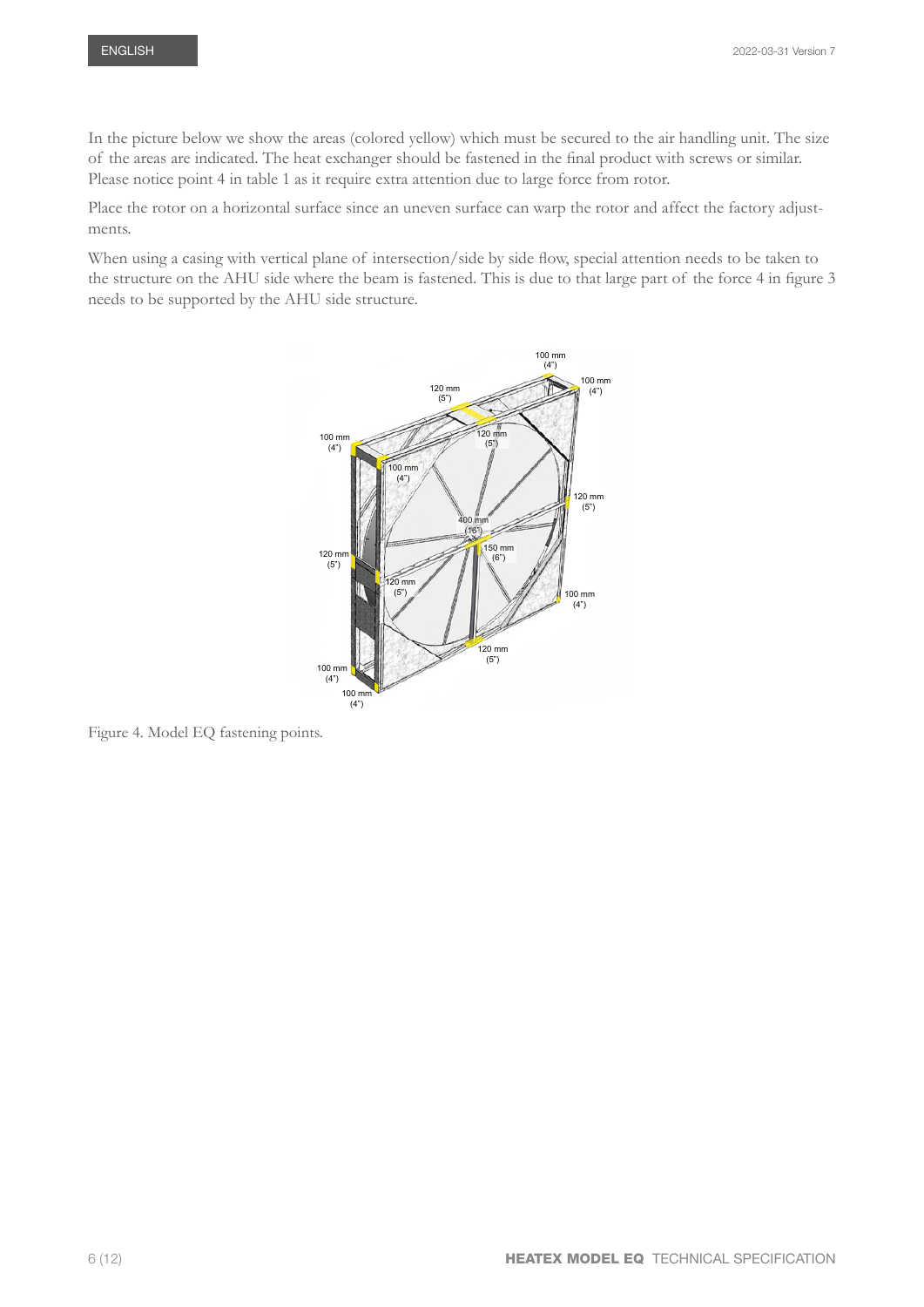# <span id="page-6-0"></span>3. WHEEL

# 3.1. Matrix Material

Model EQ is available in six different matrix materials: two materials for condensation and four which enable humidity transfer in various ways.

### Aluminum - A

Plain sheet (uncoated) aluminum is the base for Model EQ.

### Epoxy - E

For use in corrosive environments Heatex recommends to use of epoxy coated aluminum. For this option other wheel parts are made in corrosion resistance materials as well.

### Silica Gel Adsorption - D

Silica gel coating is as adsorption coating material an humidity transferring material of high quality.

### Hybrid Adsorption - K

The matrix referred to as hybrid is a combination of a non-coated corrugated aluminum foil and a noncorrugated foil with a silica gel based coating with a high moisture transfer capability.

### Molecular Sieve - M

For applications with high demand on odor free moisture transfer Heatex recommends a matrix coating with Molucular Sieve 3A (3 Angstrom), which only will transfer water molecules.

#### Hygromix Coated - H

Hygromix is am combination of the silica gel and molecular sieve coating. This combines the features of both coatings.



NOTE! Surplus coating material leaving the matrix during the first time of usage will result in a thin layer of harmless dust. This will NOT affect the hygroscopic properties of the wheel.

The wheel diameter size ranges from 1600 mm (62.99") up to 3800 mm (149.61") and with a fixed width of 200 mm (7.87") for all versions. The rotor can be made in any size between 1600 mm (62.99") and 3800 mm (149.61") at the incremental step of 1 mm  $(0.039")$ .

# 3.3. Well Heights

Heatex offers six different well heights for easy adaptation to the customer needs, all made from a unique set of tools to achieve optimal shape.

### 1.4 mm (0.055") - Very High Efficiency

1.4 mm (0.055") well height gives a very high efficiency rate due to its very large heat transferring surface, but at the cost of a very high pressure drop. This well height is not available in silica gel, molecular sieve and hygromix versions.

### 1.6 mm (0.063") - High Efficiency

1.6 mm (0.063") well height gives a high efficiency due to its large heat transferring surface but at the cost of a high pressure drop.

### 1.8 mm (0.071") - Standard

1.8 mm (0.071") well height is the most common configuration due to its good balance between high efficiency and moderate pressure drop.

### 2.0 mm (0.079") - Low Pressure

2.0 mm (0.079") well height gives a very low pressure drop at the expense of a lower efficiency. This well height is not available for the adsorption matrix.

### 2.2 mm (0.087") - Low Pressure

2.2 mm (0.087") well height gives a very low pressure drop at the expense of a lower efficiency. This well height is not available for the adsorption matrix.

### 2.5 mm (0.098") - Low Pressure

2.5 mm (0.098") well height gives a very low pressure drop at the expense of a lower efficiency. This well height is not available for the adsorption matrix.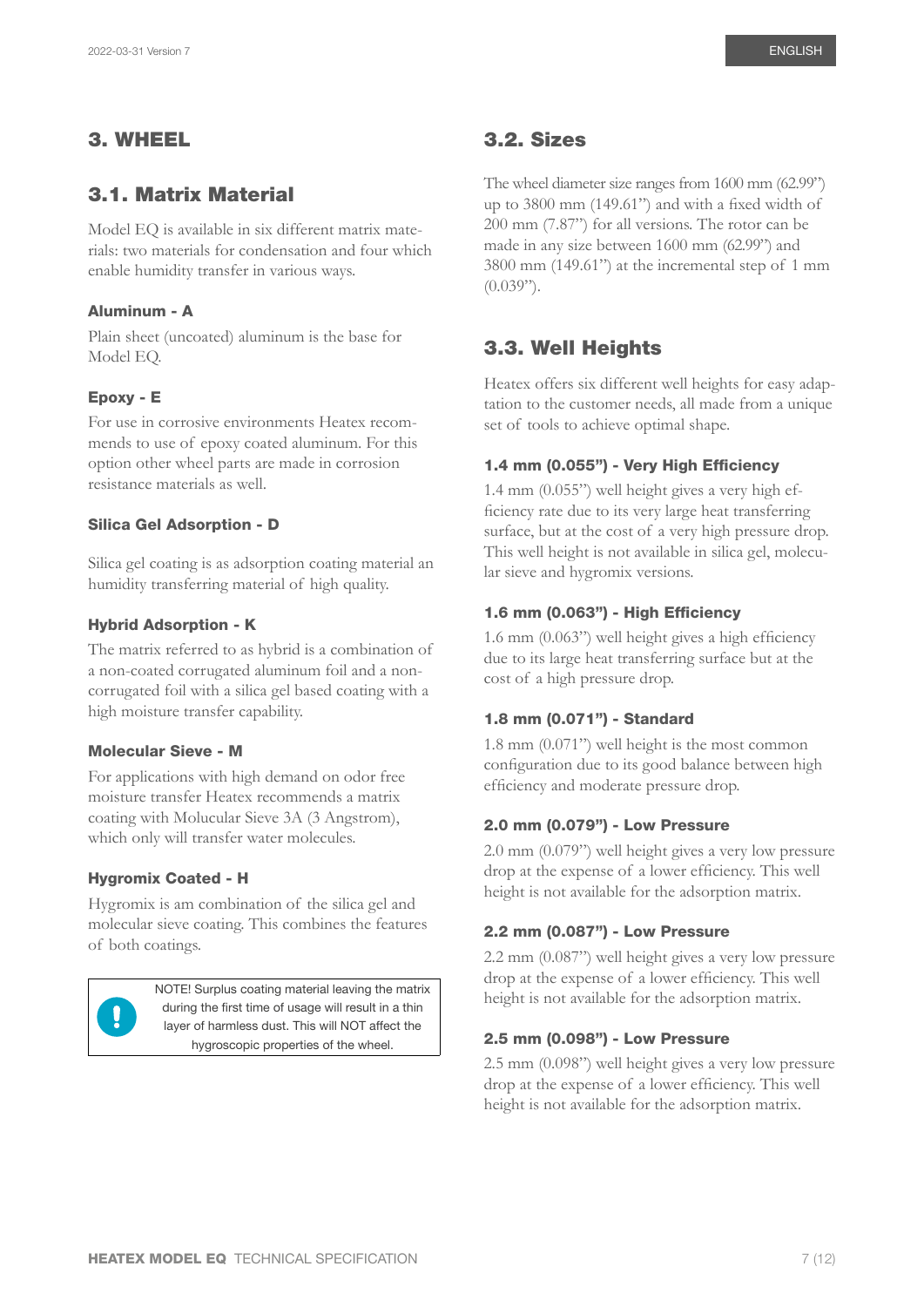<span id="page-7-0"></span>All sectorized wheels will be glued and will have spokes. The spokes are an integral part of the system for assembling the rotor.





The number of spokes is 4 for diameters 1600 - 2000 mm (62.99-78.74") and 8 for diameters 2001 - 3800 mm (78.78-149.61"). For wheels with diameter 3000 mm (118.11") and upwards, each segment is divided into two pieces to limit the weight. The spokes are made of aluzinc. At the outer periphery, there is a wrapping that also is a part of the system for assem- bling. The wrapping is made of galvanized steel.

## 3.4.1. Bearing Units

The plummer block housing, for model EQ, is an ex- ternal version, i.e. the rotor has a fixed shaft and the bearings are mounted on the casing. These units are also self-aligning. Alternatively, if the rotor is to be used as a replacement, it can be chosen with internal angular contact bearings. In both cases the rotor should be mounted vertically. The bearings are maintenance free. Both bearing alternatives have specially adapted grease suitable making it service free.



Figure 7. Model EQ bearing unit.

For both bearing alternatives is it rather simple to adjust and align the rotor in the casing with standard tools provided you have access to the bearings on both sides of the rotor.

# 4. CASING AND CASING COMPO-NENTS

The casing upon delivery is in two halves. It is constructed only for vertical mounting whereas the airflows can be configured side by side (left and right) or top and bottom. The frame is manufactured of galvanized steel. The depth of casing is 456 mm (17.95"), 460 mm (18.11") and 500 mm (19.69") depending on the diameter of the wheel (please see the EQ product data sheet for different sizes and depths). Casing dimensions for Model EQ are always at least the rotor diameter plus 140 mm (5.51"), but may be ordered up to 4000 mm (157.48"), which is the absolute maximum.

# 4.1. Casing Types

Two variations of casing are available.

# 4.1.1. Standard Casing

As a standard, the casing has just an inner skin at the front and at the back (aluzinc 150 g (5.29 oz) surface treatment, steel core) for indoor applications. The sides and the top and bottom are open. The casing can be used for duct mounting or for mounting inside an AHU.

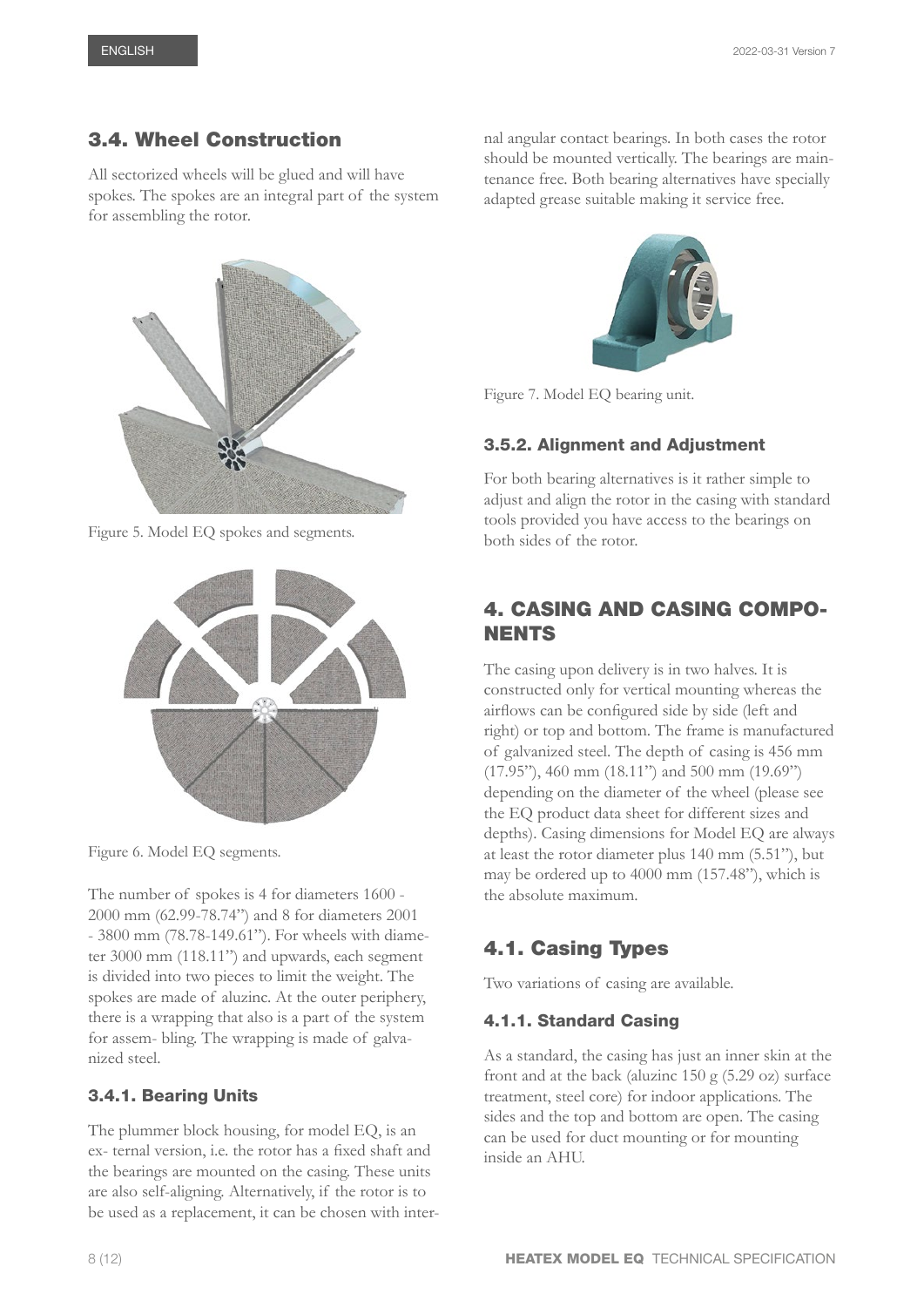<span id="page-8-0"></span>

Figure 8. Model EQ standard casing.

### 4.1.2. Covered Casing

Casing is as above, but with an outer skin additional at the two sides and at the top and bottom. At the location of the drive motor and controller (if present) there will be removable hatches for easy access to the drive. The casing is best suited for indoor applications with duct mounting or direct mounting to the AHU.

## 4.2. Sealing System

All casing have adjustable brush sealants. The brush seal is made of a double layer of brush with an integrated plastic foil.



Figure 9. Brush seal.

## 4.3. Purge Sector

The purpose of the purge sector is to clean the wheel from exhaust air before turning over to the supply airside. This prevents exhaust air from leaking into the supply air (fresh). The purge sector is made of metal

sheet in the size of 5° with start at the center of the wheel. Brush sealants are assembled at the upper and lower side. Purge sector is an option and can be positioned in all four positions according to customer's request.

Purge sector is only recommended for differential pressures (between supply air before rotor and exhaust air after rotor) of about 200 Pa (0.8" WC) to 600 Pa (2.4" WC).

Purge sector should also be avoided when the supply side fan is placed after the heat exchanger and the exhaust side fan is placed before the heat exchanger.



Figure 10. Purge sector function.

## 4.4. Drive Units

Heatex offers constant drive or variable drive for rotary heat exchangers in all sizes. The motor can be placed in any corner, fully protected inside the casing. Motor and rotor are connected by a belt transmission: the V-type Powerbelt. In rotors equipped with a controller, the control-box is placed on the same side of the rotor as the motor but in the corner above or under.

Independent of drive unit type the rotor performance is based on standard rotation speeds, see table 2.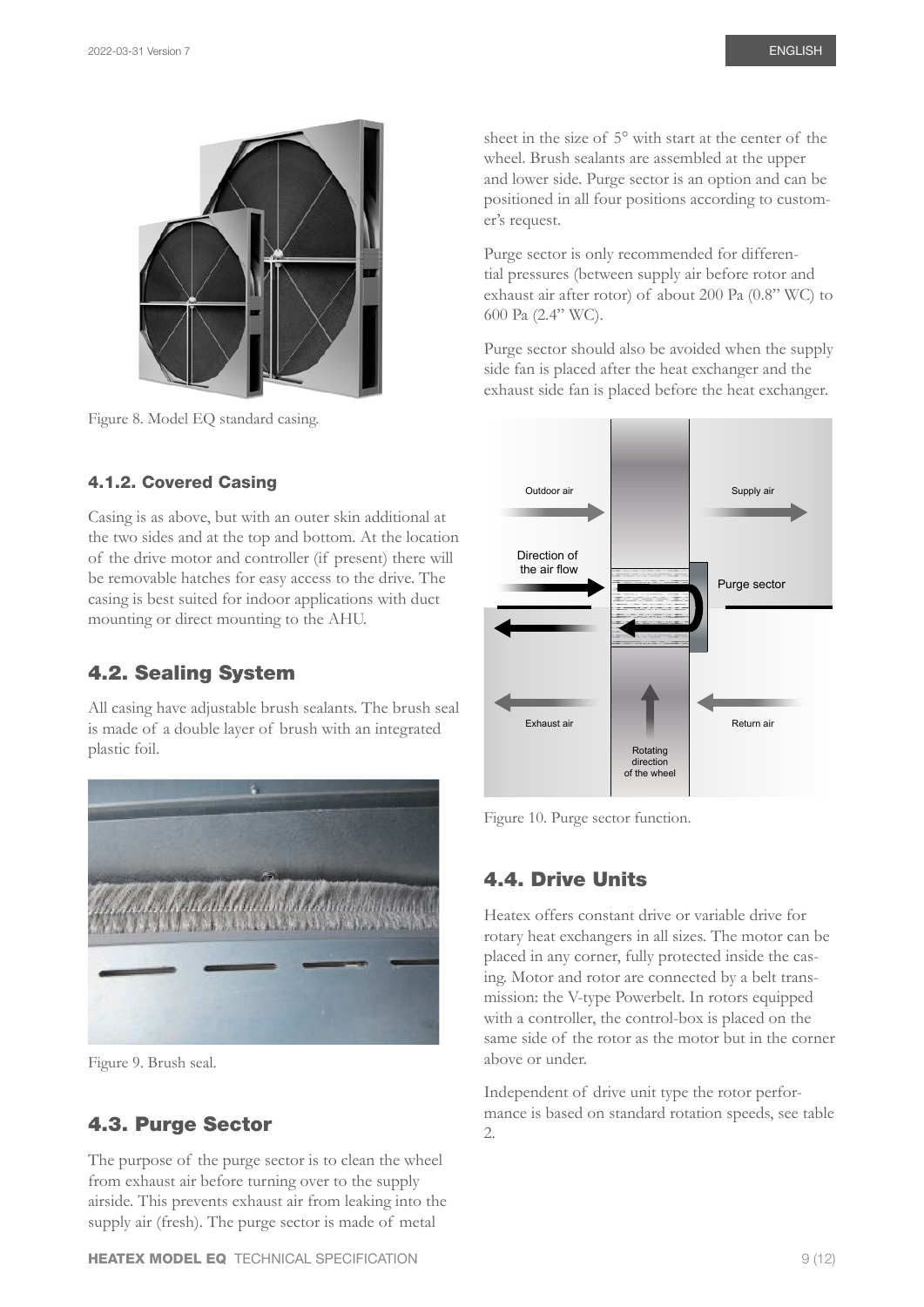<span id="page-9-0"></span>

| <b>Matrix Material</b>       | <b>Standard Rotational Speed (rpm)</b> |
|------------------------------|----------------------------------------|
| Condensation & Enthalpy      |                                        |
| Adsorption (Silica gel)      |                                        |
| Adsorption (Molecular sieve) | 25                                     |

Table 2. Standard rotational speed.



NOTE! Heatex strongly recommends that the motor and controls are placed easily accessible.

### 4.4.1. Constant Drive

The constant drive provides the customer with a constant rotor speed. The speed is depending on matrix material, see table 2 with standard rotational speeds. All motors are induction motors, supplied with AC and are equipped with a thermo contact.

| <b>Condensation</b><br>and hybrid<br>rotor | <b>Adsorption</b><br>rotor         | <b>Nominal</b><br><b>Power</b> | <b>Supply</b><br>(V/Hz) | <b>Nominal</b><br><b>Speed</b><br>(RPM) | <b>Nominal</b><br>current <sup>1</sup><br>(A) | <b>Pole</b><br>number | <b>Iso</b><br><b>class</b> | IP<br>code<br><b>class</b> | <b>Mass</b><br>with<br>gear      |
|--------------------------------------------|------------------------------------|--------------------------------|-------------------------|-----------------------------------------|-----------------------------------------------|-----------------------|----------------------------|----------------------------|----------------------------------|
| 1600-2100 mm<br>$(59.09 - 82.68")$         |                                    | 180 W                          | 3x400/50                | 1350                                    | $0.6 - 0.7$                                   | $\overline{4}$        | 63                         | <b>IP55</b>                | $5.1$ kg<br>$(11.24 \text{ lb})$ |
|                                            | 1600-1700 mm<br>$(66.92 - 66.93")$ | 180 W                          | 3x400/50                | 2840                                    | $0.5 - 0.6$                                   | $\overline{2}$        | 63                         | <b>IP55</b>                | $4.5$ kg<br>$(9.92$ lb)          |
| 2101-3100 mm<br>$(82.72 - 122.05")$        | 1701-2500 mm<br>$(66.97 - 98.43")$ | 370 W                          | 3x400/50                | 2840                                    | $0.9 - 1.0$                                   | $\overline{2}$        | 71                         | <b>IP55</b>                | 7.6 kg<br>$(16.76 \text{ lb})$   |
| 3101-3800 mm<br>$(122.09 - 149.61)$        | 2501-3800 mm<br>$(98.46 - 149.61)$ | 750 W                          | 3x400/50                | 2890                                    | $1.6 - 2.0$                                   | $\mathcal{P}$         | 80                         | <b>IP55</b>                | 13.6 kg<br>(29.98 lb)            |

<sup>1</sup>Current depends on motor brand. Table 3. Constant drive.

### 4.4.2. Variable Drives

Complete drive set with control unit, motor, pulley and rotation monitor. All the control units drive three-phase induction motors with associated gearing.

The unit includes motor, rotation detector and controller. The frequency controller allows use of standard 3-phase motors.

- Standard motors
- IP54
- Alarm indication
- Cleaning function
- Input signal 0-10V

MicroMax series are available for all rotor sizes,. the control unit designation denotes motor output. Standard rotor speed according to Table 2 is set to provide the best performance. Rotor speed can be lowered if needed. The effect of lowered rotor speed can be calculated in Heatex Select.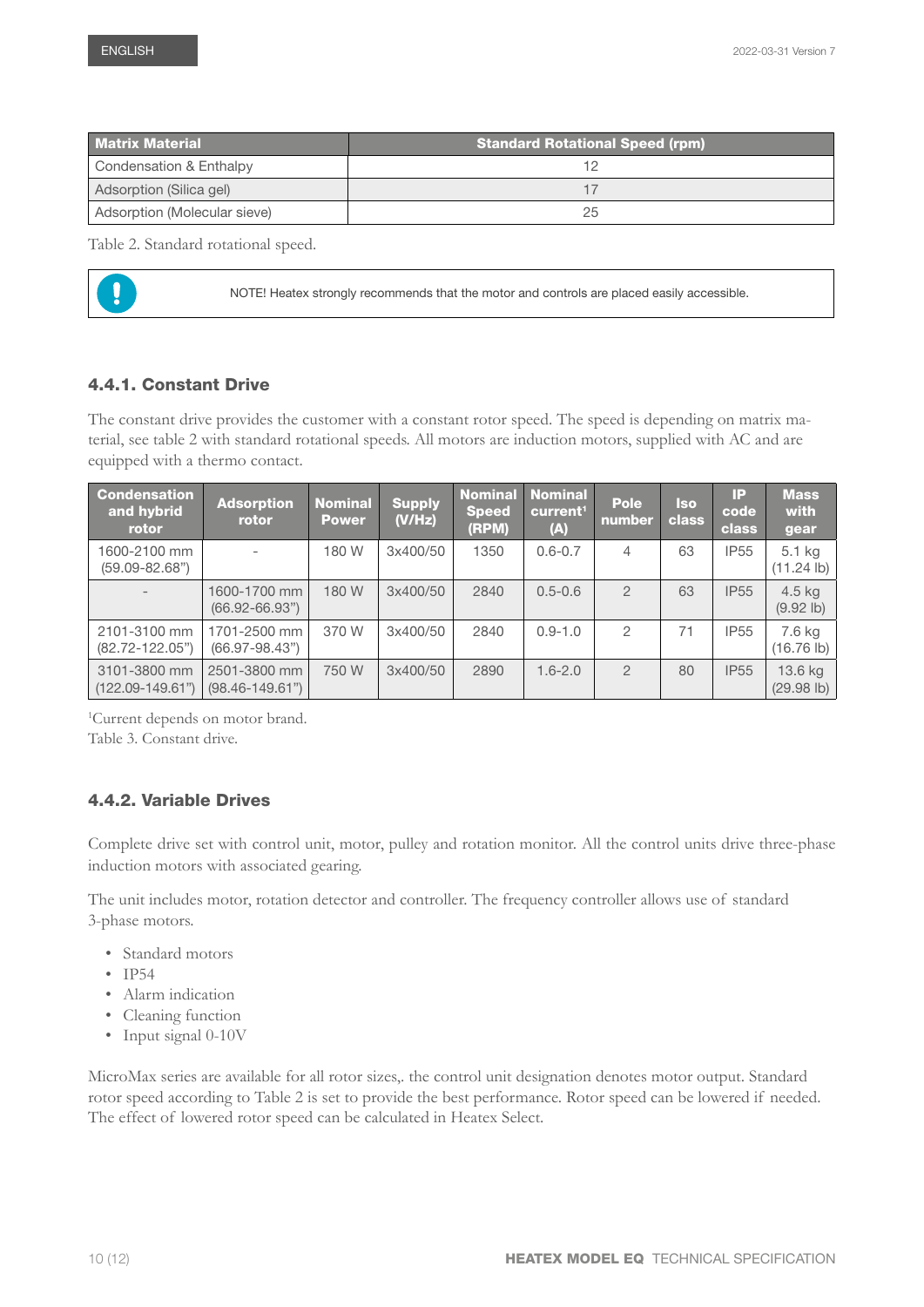<span id="page-10-0"></span>

| <b>Condensation &amp;</b>  | <b>Adsorption Wheels</b>            | <b>Adsorption Wheels</b>            | <b>Drive Set</b> |
|----------------------------|-------------------------------------|-------------------------------------|------------------|
| <b>Enthalpy Wheels (Ø)</b> | Silica Gel (Ø)                      | <b>Molecular Sieve (Ø)</b>          |                  |
| 1600-2100 mm               | 1600-1700 mm                        | 1600-1700 mm                        | MicroMax180      |
| $(59.09 - 101.38")$        | $(39.41" - 70.87")$                 | $(35.47 - 47.24")$                  |                  |
| 2101-3100 mm               | 1701-2500 mm<br>$(70.91 - 101.38")$ | 1701-2500 mm<br>$(47.28 - 101.38")$ | MicroMax370      |
| 3101-3800 mm               | 2501 - 3800 mm                      | 2501 - 3800 mm                      | MicroMax750      |
| $(19.69 - 59.06")$         | $(19.69 - 39.37")$                  | $(19.69 - 35.43")$                  |                  |

Table 4. Variable drive unit and rotor material combinations.

| <b>Drive Set</b> | <b>Supply Voltage</b><br>and frequency<br>$(V-Hz)$ | <b>Input</b><br>current<br>max(A) | <b>Protection form,</b><br>controller and motor | Temp. min-max                            |
|------------------|----------------------------------------------------|-----------------------------------|-------------------------------------------------|------------------------------------------|
| MicroMax180      | 1x230 - 50/60                                      | 1.7                               | IP <sub>54</sub>                                | $0 - 45^{\circ}$ C (32-113 $^{\circ}$ F) |
| MicroMax370      | $1x230 - 50/60$                                    | 2.8                               | IP <sub>54</sub>                                | $0 - 45^{\circ}$ C (32-113 $^{\circ}$ F) |
| MicroMax750      | $1x230 - 50/60$                                    | 5                                 | IP <sub>54</sub>                                | $0 - 45^{\circ}$ C (32-113 $^{\circ}$ F) |

Table 5. MicroMax.

# 4.5. Belts

### 4.5.1. Powerbelt

This belt is used without tensioning device and can be used at temperatures up to 110°C (230°F) and in humid climate. The belt is easily joined together without any tools or locks and is therefore easy to maintain.

Powerbelt can be offered for all rotor diameters.



Figure 11. Powerbelt.

# 5. TECHNICAL INFORMATION

# 5.1. Application Limits

### 5.1.1. Recommended Air Temperatures

- Min:  $-40^{\circ}$ C
- Max:  $65^{\circ}$ C

It is however important not to exceed the temperature limits on mounted components:

| Component                  | Min Temp.                          | Max Temp.                          |  |  |
|----------------------------|------------------------------------|------------------------------------|--|--|
| <b>Bearings</b>            | $-40^{\circ}$ C (-40 $^{\circ}$ F) | 110°C (230°F)                      |  |  |
| Powerbelt                  | $-40^{\circ}$ C (-40 $^{\circ}$ F) | $110^{\circ}$ C (230 $^{\circ}$ F) |  |  |
| Motor*                     | $-10^{\circ}$ C (14 $^{\circ}$ F)  | 40°C (104°F)                       |  |  |
| <b>Standard Controller</b> | $0^{\circ}$ C (32 $^{\circ}$ F)    | 45°C (113°F)                       |  |  |

\* Thermo contacts release at 150°C (302°F) inner air temp.

Table 6. Temperature limits.